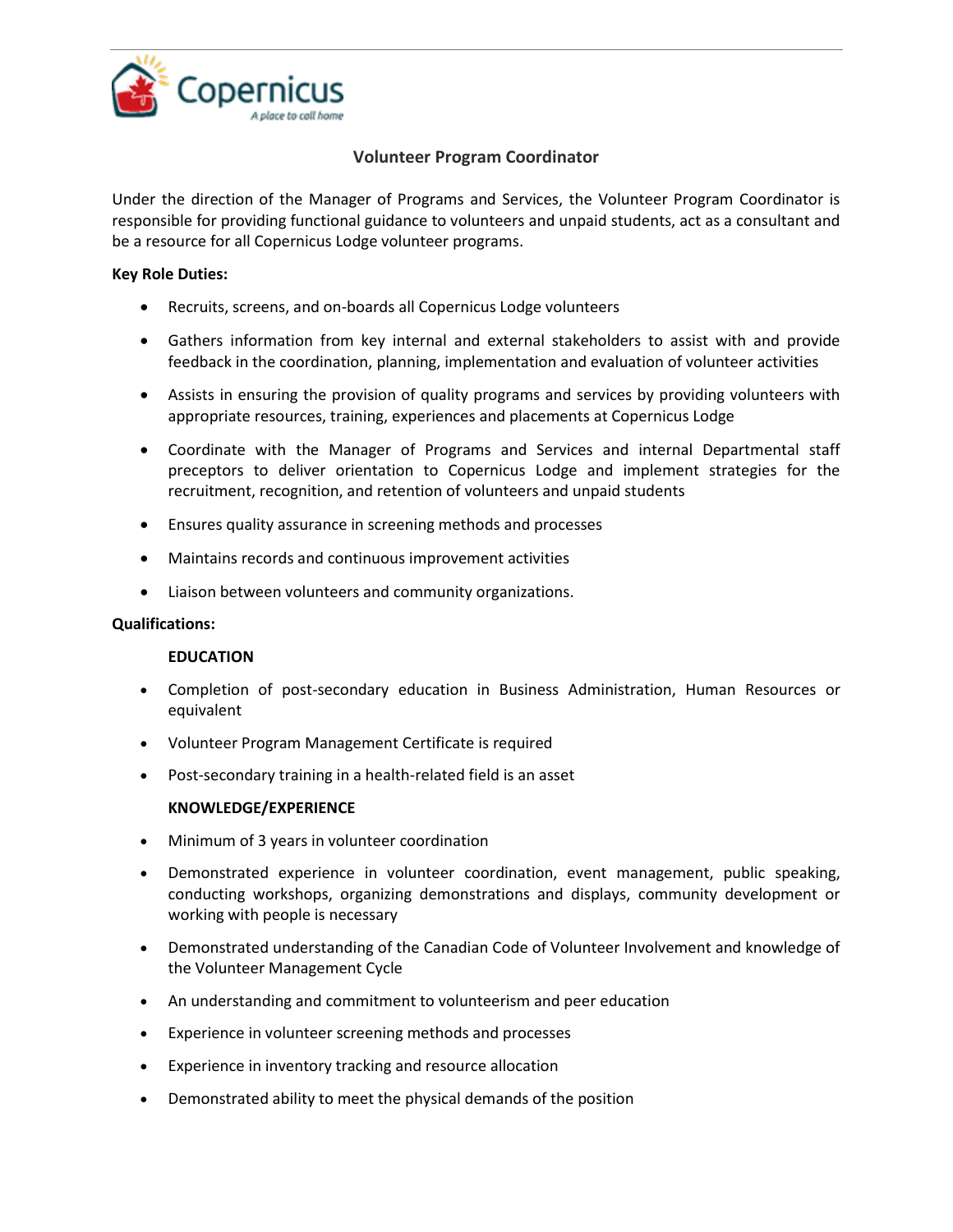- Working knowledge of community programs and resources in the Toronto/Roncesvalles area is an asset
- Expertise and a good understanding Copernicus Lodge departmental priorities and strategies
- Experience as a volunteer is an asset
- Experience in mass/multi-channel media and communications

#### **SKILLS**

#### Interpersonal

- Excellent interpersonal skills with the ability to provide functional leadership, juggle and balance many volunteers, stakeholders, and competing interests
- Strong focus on providing excellent customer service
- High energy, enthusiastic, team player
- Possess a strong initiative and proven ability to work independently and as well as cooperatively within a multi-disciplinary team

Planning

- Strong organizational skills and ability to prioritize work and multi-task with high efficiency
- Demonstrated ability to take the initiative and provide support with internal and external stakeholders
- Ability to work under pressure and meet tight deadlines
- Experience in coordination of volunteers and resources to meet community needs
- Demonstrated inventory tracking and control
- Ability to assist in planning and executing placement coordination and resource requirements for programs
- Ability to conduct recruitment plans and training needs

Problem Solving

- Ability to coordinate volunteers and a variety of stakeholders and schedules
- Demonstrated sound judgment and ability to solve problems
- Excellent organizational skills and attention to detail
- Conduct risk management activities (in consultation with the Manager when required) to identify and reduce the potential risk in the volunteer programs (e.g. determine the appropriate level of screening)

Communication

- Excellent written and verbal communication skills
- Good comprehension and adherence to communication policies
- Demonstrated positive relationships with community groups and volunteers
- Undertake internal and external publicity and promotion of programs